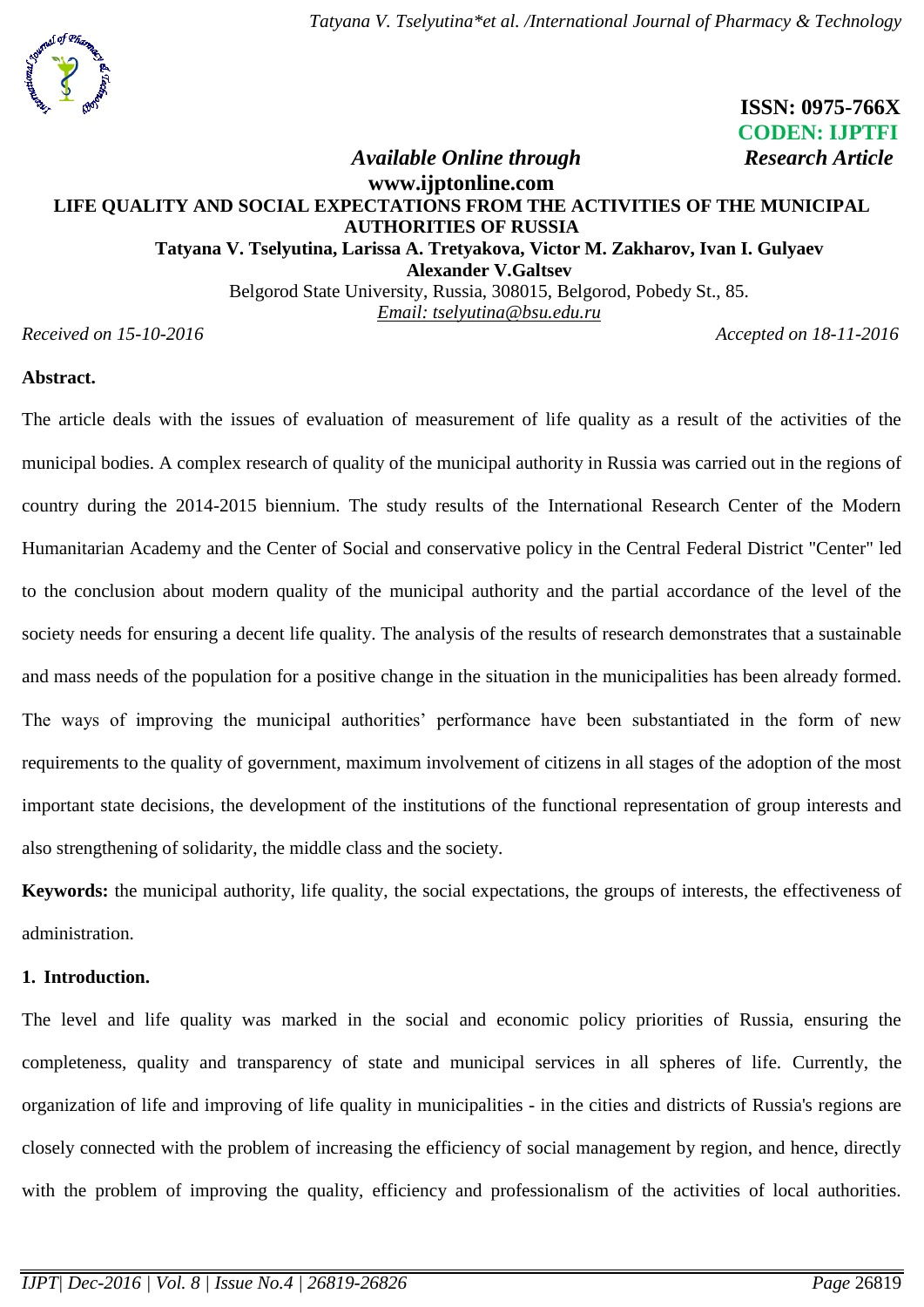*Tatyana V. Tselyutina\*et al. /International Journal of Pharmacy & Technology*

(Tretyakova, Tselyutina, 2015). The quality of authorities – is a process of management by the complex systems, where the main place is occupied by a person in the public relations liaison to manage a professional-fit representative of the authorities with his willingness to direct all socio-economic, political, cultural and other processes in the right direction for the state (Anderson, Galinsky , 2006). A measure of the quality and the results of activity of authorities act performance indicators to achieve main objective - the life quality (Shin D., Johnson D., 1978).

The life quality is regarded as the result of a focused, fare activities of state and municipal bodies, business, the institute of the civil society and the person on the creation of the optimal conditions to meet the basic human needs (Lammers, Stapel, 2009).

By social efficiency of management according to the criterion the of the quality of life we mean the conformity in the social performance of the authorities to ensure the completeness and quality of public services in the principal areas of life established by the federal and regional social standards of life quality and social expectations of the population (Tselyutina, 2007). The quality of the municipal government shall be determined by the analysis of the quality of professional performance of the representative of the authorities in ensuring the quality of the municipality population (Bryujn Hans, de, 2005.). In other words, it can be said that if the representative of the authorities works better in their region, thus the quality of life of the population will be better. This area has the right to the existence, but, unfortunately, there are many examples have recently been constantly traced in the Mass Media, demonstrating that the municipal authorities through getting their own benefit can meet the needs of the region (Santos, Martins, 2013). Considering the development of the Belgorod region, it can be said that the representatives of the regional authorities attitude to their duties more responsibly than in other areas.

### **2. Content.**

International Research Center of the Modern Humanitarian Academy in cooperation with Center for Social-Conservative Policy conducted a comprehensive study of the quality of municipal authorities in Russia<sup>1</sup>. Taking into account the indicators in 2014, the authors, from the perspective of experts and analysts, considering Belgorod (Belgorod region) as the high efficient region, taking into account the indicators in 2014 – the results of monitoring of the regional administration in constituent entities of the Central Federal District<sup>2</sup>: assessment of quality of life and social efficiency, allowing to predict and recommend testing for other regions more globally and objectively gained positive experience.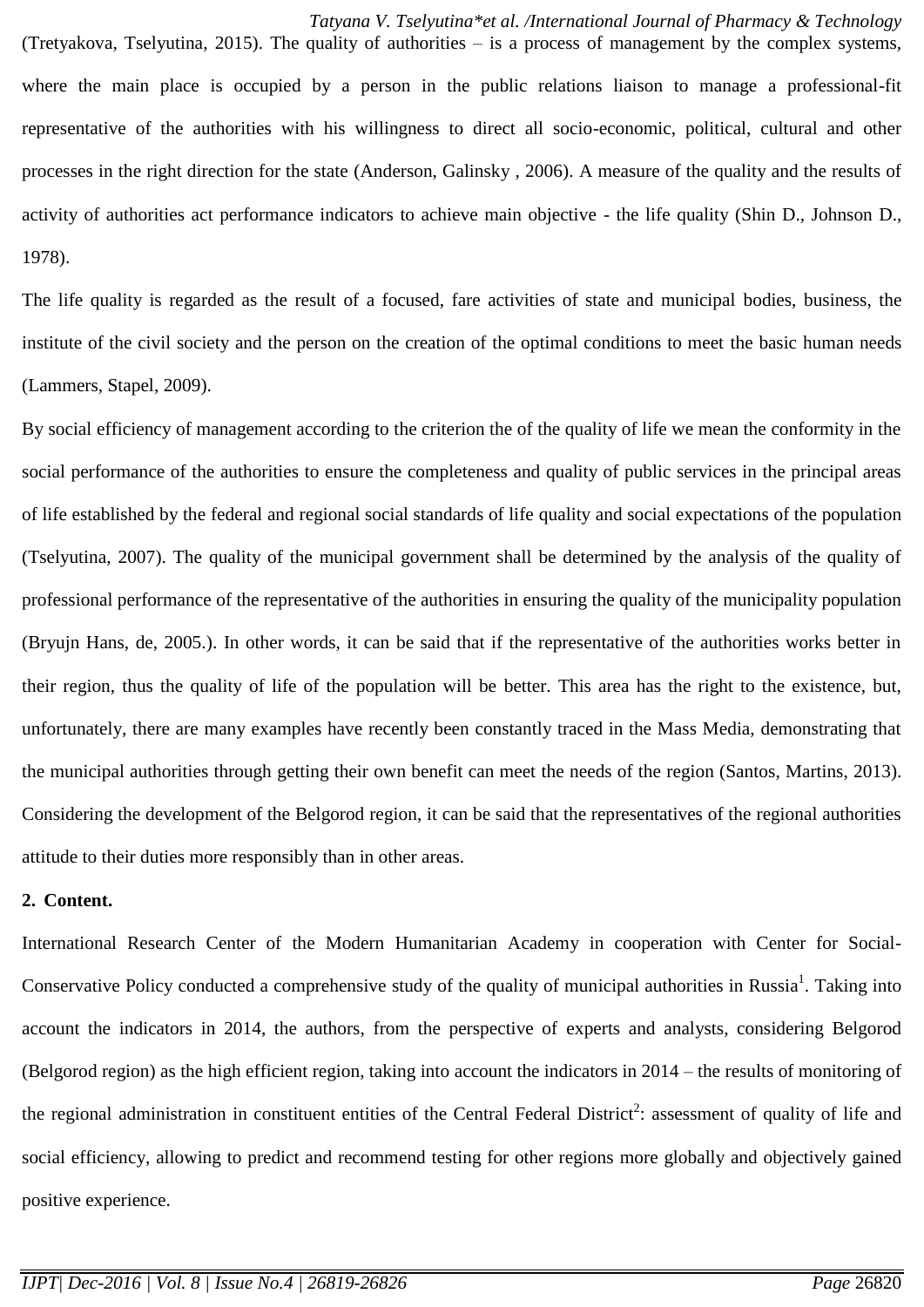*Tatyana V. Tselyutina\*et al. /International Journal of Pharmacy & Technology* Research objectives: evaluate and describe the quality of the municipal government and its professional training, as well as give a critical evaluation of the results of operations and reputation of the municipal authority (Quality of life: Problems of assessment and measurement, 1983; Tyurikov, Yakunin, 2011).

**3. Methods of the Research:** monographic, structural and comparative analysis of social and economic planning and prognosis, analysis of statistical and qualitative information, expert survey by the method of the semi-formalized internally-correspondence interviews, in-depth interview method of focus groups.

The research was conducted in the regions of Russia during 2014-2015 (8 in all federal districts – 23 subjects of the Russian Federation, 46 municipalities). By location of the sample is based on the Regional Development Ministry data on the assessment of the effectiveness of regional and municipal authorities for 2013. The selection of the experts and respondents for focus groups, was carried out on the basis of the territorial integrity of the research object (the number of experts  $= 347$ , the number of focus groups  $= 32$ ).

#### **4. Results and Discussion.**

The main result of the study is the conclusion – the modern quality of the municipal authority in Contemporary Russia partially corresponds to the needs of society to ensure a decent quality of life. Overall assessment of the quality of the municipal authorities in the Russian Federation  $-2.2$  points on a five-point scale.

Analysis indicates – in the municipal communities of Russia higher evaluate the specific results of the municipal authorities to ensure the quality of life in the spheres of life (3.05 points), then the actual personal characteristics of power (1.88 points) – the spiritual, moral and intellectual, social and systematic, value-ideological and professional readiness (1.99). The conclusion – authority loses credibility in a greater degree due to it's low personal qualities than because of it's concrete performance.

Carry out the analysis of qualitative data of the research, select both positive and negative qualities of modern municipal authority. What today is *the foundation of ideology of the authoritiest,* what is its value orientations? Positive qualities: "a society of equal opportunities", "proactive stance" etc. Negative traits: "the power of mighty of this world," "we are temporary workers," we do not care what will happen tomorrow, the most important thing is that happening today", etc.

*Whose interests defends power?* Positive qualities: the "majority of society", "the people's interests." Negative traits: "businessmen and rich class", "mostly - their own."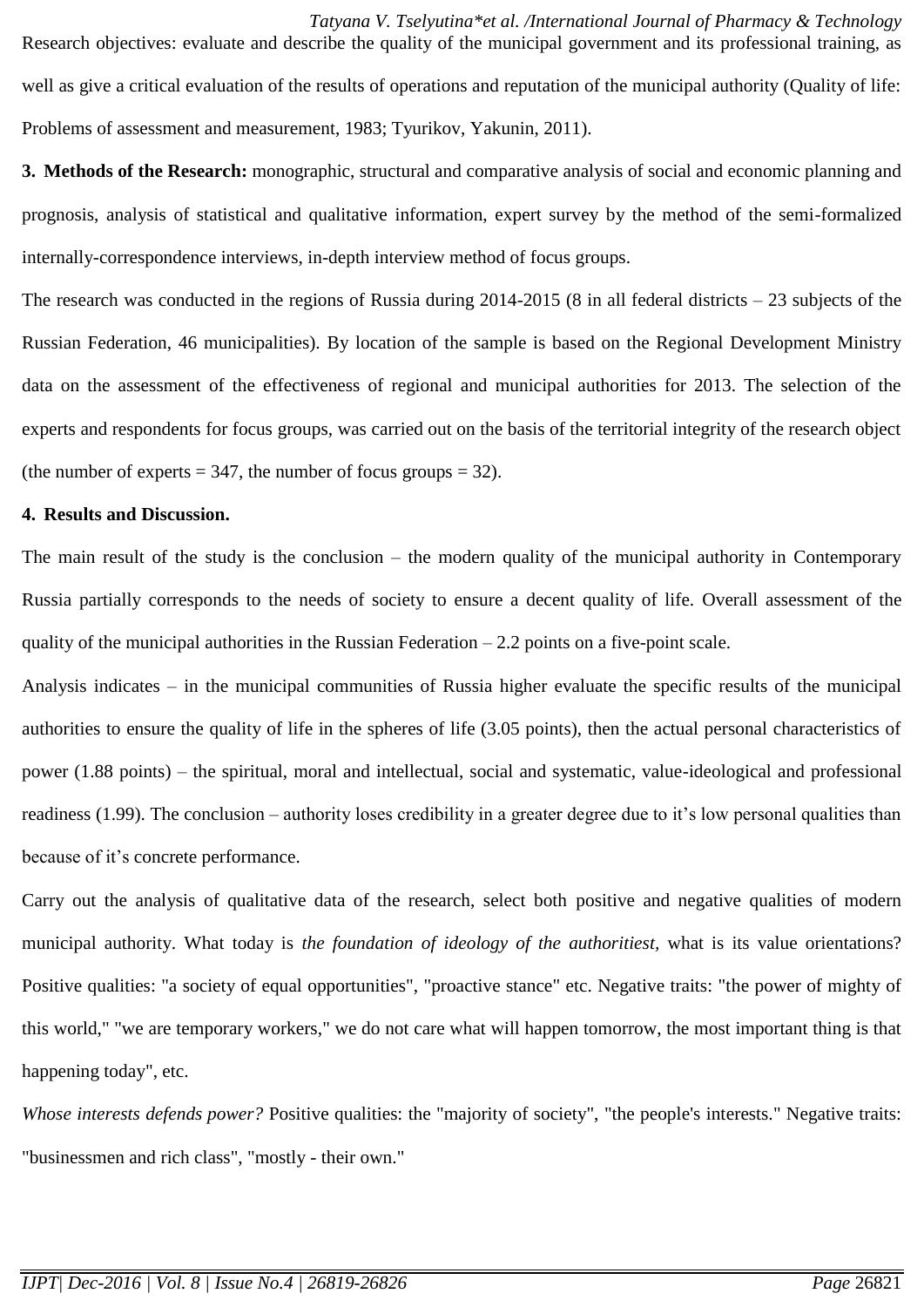*Tatyana V. Tselyutina\*et al. /International Journal of Pharmacy & Technology The main features of the ruling elite.* Positive qualities: "accomplishment", "honesty", "professionalism". Negative traits: "the lack of experience and the inconsistency", "authoritarian and inertness", "high self-esteem", "secrecy", "focus on the centralization of power in one hands," "inactivity", "desire for enrichment," "impunity and irresponsibility" and etc.

*Resource reliance of the municipal bodies.* Positive qualities: "the authority of the Governor", "administrative resource", "large business", the "siloviki", "mass media". Negative qualities: "do not have enough authority, and, above all, moral," "public confidence", "spiritual and moral resources", "financial resources".

The generalized description of qualities of the municipal authorities expressed as follows: development purposes - do not know and do not indicate (indicated 65% of the experts); the interests - only defend their own and the interests of the large business (74% of experts indicated); the ideas – are absent (specify the absolute majority of experts - 86%). Thus today an inquiry about municipal communities in the way of a reference authority is:

on the first place – the spirituality and conscientiousness;

- on the second place honesty and justice;
- on the third responsibility and professionalism;
- hereinafter the Law and personal example, proactivity and sociality.

Problem area of research - an assessment of the quality and the results of professional activities of the municipal authority through the evaluation of the quality of life and services, which are provided in the accordance to powers of municipalities in the major areas of livelihood of the population for the Federal District and the types of municipal formations in Russia. Represent the critical evaluation of the quality of life as a result of the activities and quality of power in the main areas of life (Fig. 1).



*IJPT| Dec-2016 | Vol. 8 | Issue No.4 | 26819-26826 Page* 26822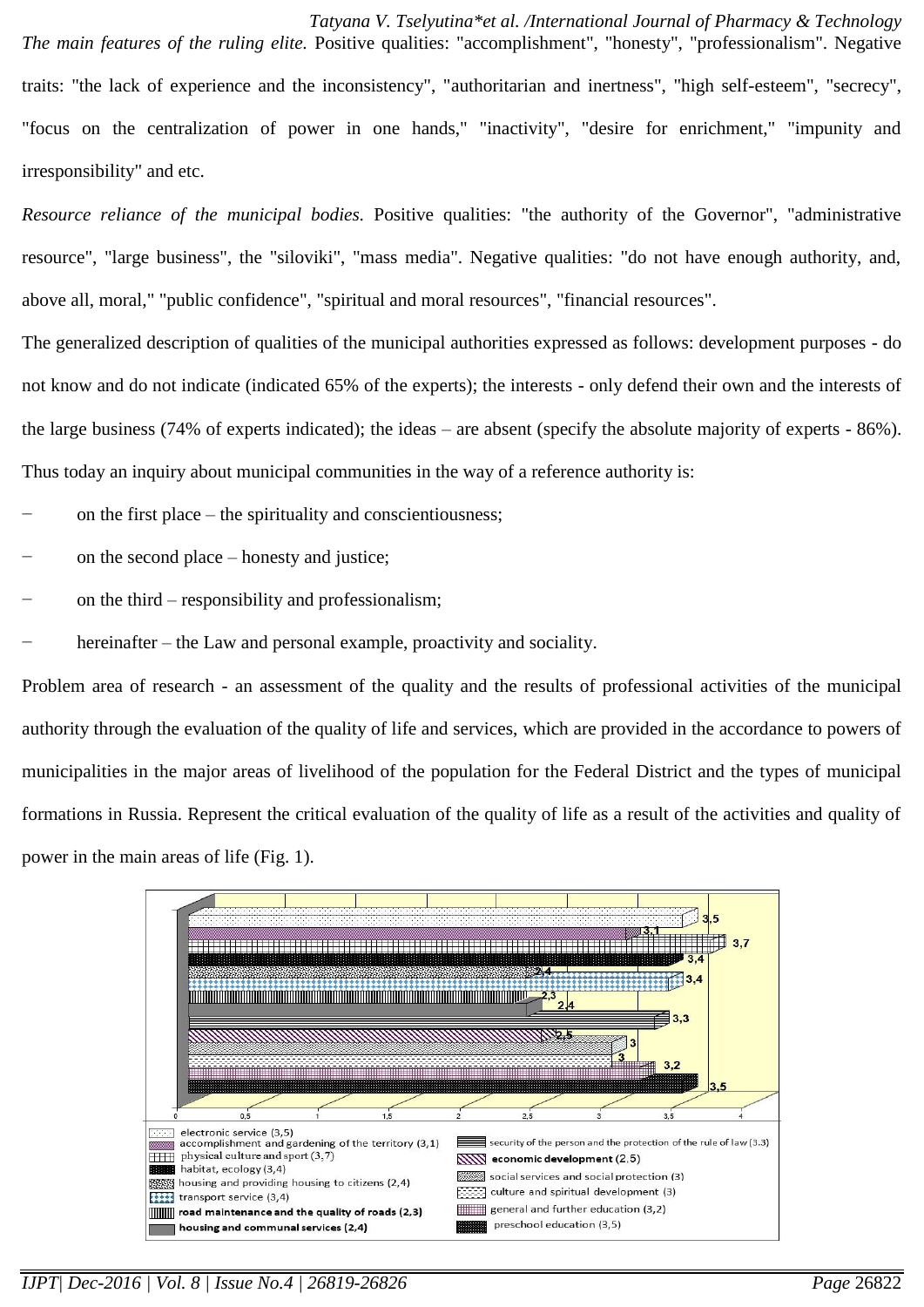*Tatyana V. Tselyutina\*et al. /International Journal of Pharmacy & Technology* Figure 1. Appraisal of the performance of the municipal authority in the major spheres of life in Russia (*Source: Analiticheskij otchet 'Kachestvo municzipal'noj vlasti' po rezul'tatam Evrazijskogo issledovaniya. – M.: CzSKP v CzFO, 2015. – 58 s. (In Russian)*)

*Assessment of the quality and performance of municipal authorities on the criterion of life quality in the Russian Federation* is very relevant and significant. The quality of the authority is actualized through the quality of professional activities designed at providing the quality of life of the population of the municipality. In this respect, indicators of life quality assessment on the basic spheres of life and, in general, the quality of life in cities are considered by us, first of, all as the results of operations and effectiveness of social management of the municipal authorities and local self-government on social and economic development of the territories.

*Analyze the vector of changes of life quality and social expectations from the activities of the municipal authority* in 2013-2014. The analysis of data has shown that the majority of experts (70%) in Russia estimate that the life quality in municipalities in 2014 in comparison with the previous 2013 year remained at the same level. Only 18% of experts mark it's positive vector – improvement of the quality of life, and 13% notice the negative side – as the deterioration. Thus most prominently the estimates of the vector changes in the quality of life in municipalities in Russia and federal districts by the end of 2014 supplemented by qualitative data analysis positive achievements and also weaknesses and unresolved problems (Tab. 2). In aggregate urgent problems reflect the content and direction of the vector of social expectations of the performance of municipal authorities to provide a decent quality of life.

**Table 2**: The results of the activity of the municipal authorities of Russia (in the example of the Central Federal District and the North Caucasian Federal District).

|                  | The main positive changes the             |                                         |
|------------------|-------------------------------------------|-----------------------------------------|
| Federal          | quality of life and achievements in       | The main outstanding challenges         |
| <b>Districts</b> | the activities of municipal               | and the social expectations             |
|                  | authorities                               |                                         |
| <b>Central</b>   | The<br>Improvement of the city.           | The sphere of housing and communal      |
| Federal          | implementation of the conditions for      | economy does not work properly. Low     |
| <b>District</b>  | doing sports. Building of new quality     | salaries<br>education<br>in<br>general  |
|                  | The<br>roads.<br>and<br>apartments        | institutions and cultural institutions. |
|                  | culture.<br>development<br>of<br>the      | Unsatisfactory care services system.    |
|                  | industrial<br>of new<br>Construction      | Poor conditions of the development of   |
|                  | industrial<br>facilities<br>and<br>parks. | small and medium business.              |
|                  | Increasing of the number of jobs          |                                         |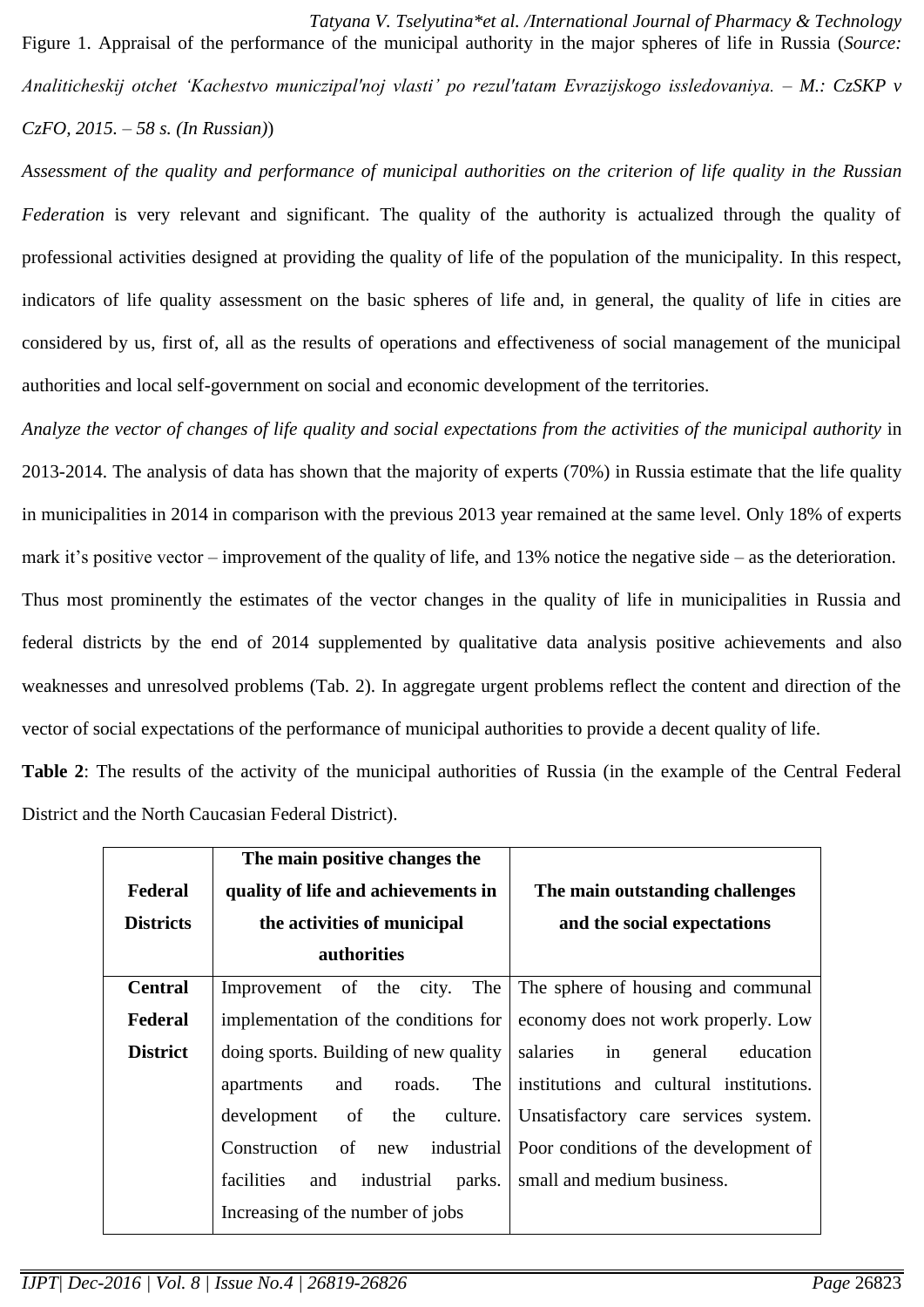|                  | The main positive changes the          |                                                                              |
|------------------|----------------------------------------|------------------------------------------------------------------------------|
| Federal          | quality of life and achievements in    | The main outstanding challenges                                              |
| <b>Districts</b> | the activities of municipal            | and the social expectations                                                  |
|                  | authorities                            |                                                                              |
| North-           |                                        | Ensuring the safety of the individual   Unreasonable increase in tariffs for |
| Caucasian        | and the protection of the rule of law. | housing<br>utilities.<br>The<br>and                                          |
| Federal          | The pace of the housing construction   | monopolization of the main economic                                          |
| <b>District</b>  | has been increased. The sphere of      | areas and the conflict of political and                                      |
|                  | culture and recreation is improving.   | business elites take place. Mass self-                                       |
|                  |                                        | destruction of small businesses. Low                                         |
|                  |                                        | quality of medical services.<br>The                                          |
|                  |                                        | unemployment is increasing.                                                  |

*Source: Analiticheskij otchet 'Kachestvo municzipal'noj vlasti' po rezul'tatam Evrazijskogo issledovaniya. – M.: CzSKP v CzFO, 2015. – 58 s. (In Russian)*

Thus, the local analysis of the results shows that today has formed a sustainable and massive public request for a positive change in the situation in the municipalities. Into the list of the most urgent issues to be solved includes such problems as: the material and social, health, education, housing and communal services, road sector and residential construction through the improving of the quality of work of institutions of local municipal authorities, and the improvement of the quality of services in the respective areas and the effectiveness of social governance.

In our point of view, in the mass and specialized consciousness of citizens was formed the main vectors of social expectations from the activities of the local municipal authorities on improvement of quality of life of inhabitants in municipal entities, *which are shown in the following main requirements and directions:*

it is necessary to raise the level of the efficiency of municipal management systematically and with the participation of the civil society institutions and effectiveness of professional activity, especially in the rural areas of municipal districts;

immediately remove the formality of municipalities development strategies by enhancing competencies, professionalism and increasing the responsibility of municipal authorities for the realization of taken decisions and projects (Santos, Martins, 2013);

− operational support of more favorable conditions for development of small and medium businesses locally, fair and constant interaction between government and business at the local level. The actual point is – the involvement of consulting and expert institutions in the modern practice of the municipal authorities management,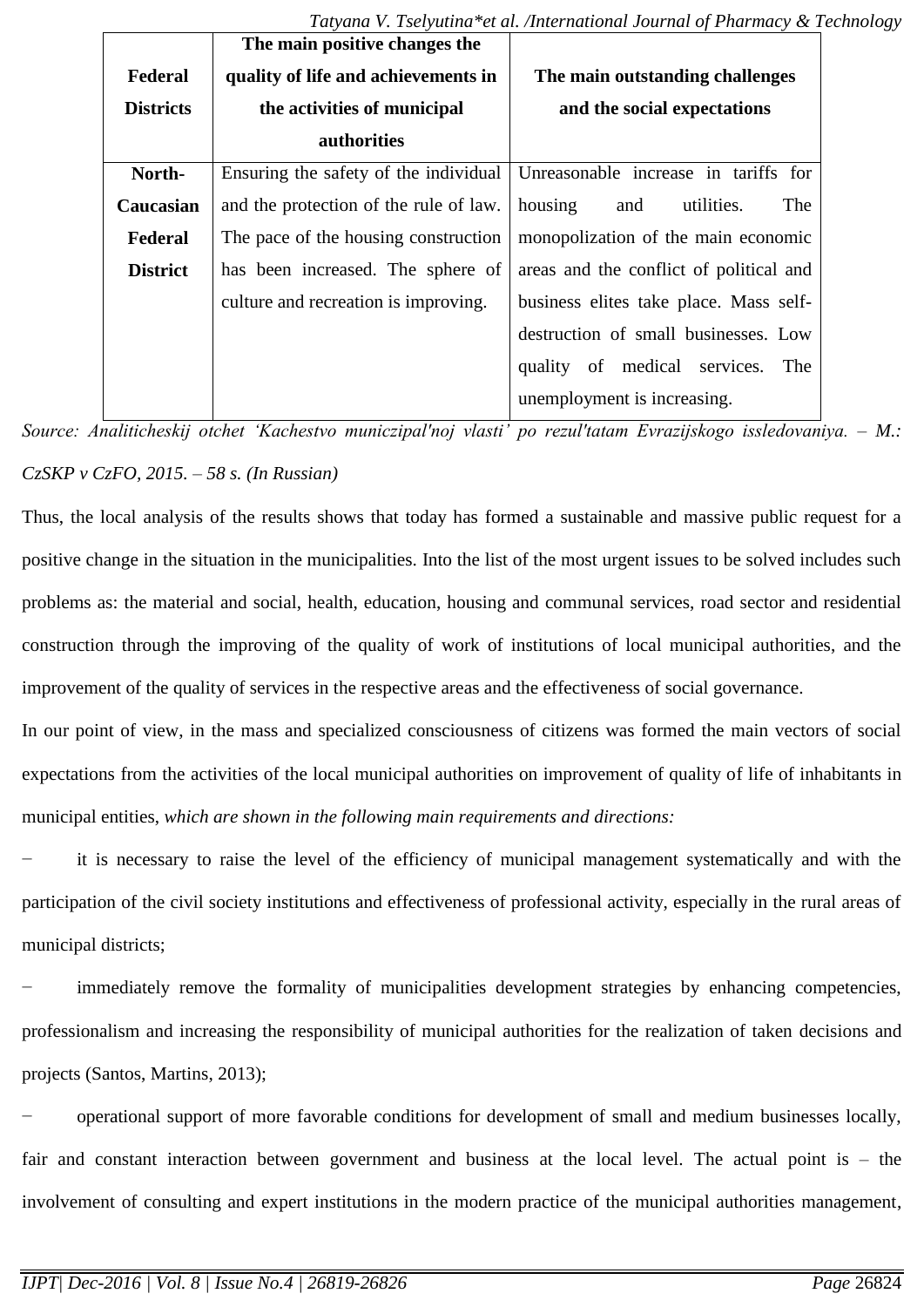*Tatyana V. Tselyutina\*et al. /International Journal of Pharmacy & Technology* which are not only intermediaries in the structure of the interaction of the state, public and business structures, but also one of the independent channels the impact of society on the power, among other channels and ways of expressing group interests.

It is important – to improve the quality of municipal service so that the reforms relating to each individual, have become a primary concern of local authorities (Bijl, 2011). In particular, the strategic objective, based on the absence of corruption, in functional representative office of group interests, local authorities promptly controlled the work of housing and communal services, asset management companies, building and road companies but no pulling away from this. The main thing - is the increasing of the level and life quality, solution of social problems locally, with the necessary development of channels of representation of the public interests (Olson, 1965; Truman, 1971).

### **5. Conclusion.**

In the municipal communities of Russia people estimate the concrete results of the municipal authorities in providing the quality of life in the spheres of life higher than the actual personality qualities of authority: spiritual, moral and intellectual, social and system, value-ideological and professional qualities. The quality of the municipal government in modern Russia does not correspond to the level of the society requests to ensure a decent quality of life.

The modern request in municipal communities for a standard image of authority is based on the sincere attitude to a person and only then the indicators on professionalism, focus on initiative follow.

For evaluation of the quality of the municipal authorities it is impossible to set clearly defined characteristics, in other words it is not for each community, or it is impossible to assess specific criteria for each community or an individual in a certain situation. In our research we have defined the criteria that can be evaluated qualitatively and quantitatively, then it is expected to conduct a more complete and detailed study. The subjective characteristic of the municipal authorities can be represented as: the development objectives – they do not realize and do not indicate; the interests - defend only their own and of large businesses; ideas and ideology - are blurred.

The situation with the life quality has been stabilized at the level of previous years, and only 18% of assessments in the Russian Federation indicates a positive vector of changes in the life quality in the municipalities. Today has formed a stable public and a mass request for change in the situation in the municipalities.

### **References**

1. Anderson, C., Galinsky, A.D., 2006. Power, optimism, and risk-taking. European Journal of Social Psychology, 36, 511-536.